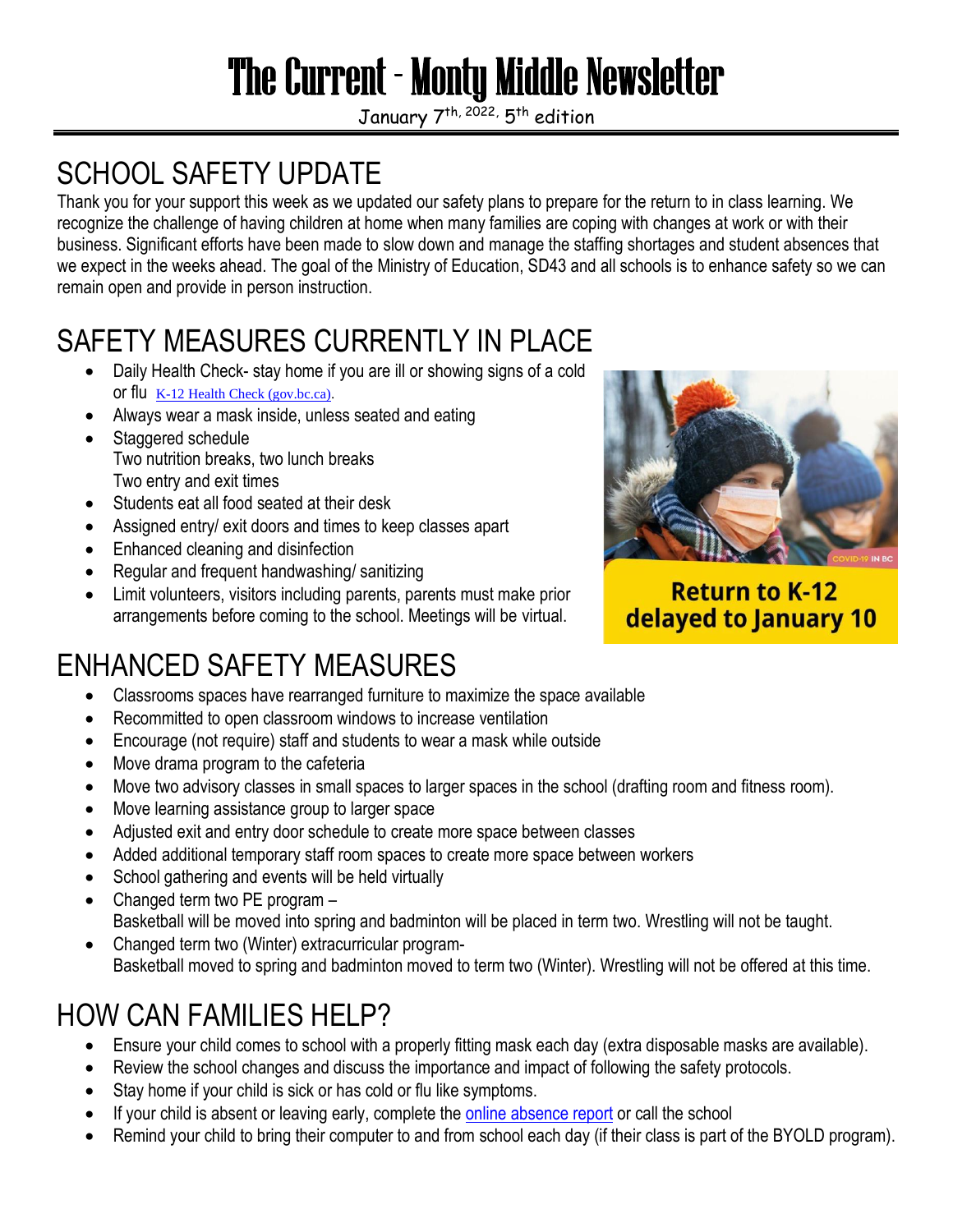While our school and district commitment are to in person learning, we ask that families make tentative plans should your child's class or school be closed on a temporary basis. Good planning helps all of us manage challenging situations better.

Our goal is to offer an engaging basketball season to students and to do so safely. We expect the next few weeks to be disrupted by student and staff absences. Moving the basketball season will increase the chance that games and practices can proceed as scheduled.

## **POSSIBLE SCHOOL CLOSURES**

1. Health closure of a school, which is determined by Fraser Health due to the COVID-19 case count in, or related to, a school.

2. Functional closure of a school, is determined by the school or school district due to a lack of staff to provide the required level of teaching, supervision, support, and/or custodial to ensure the health and safety of students.

This week, SD43 has worked with both CUPE and the CTA to make detailed plans to ensure that this is an option of last resort. Schools will deploy non enrolling teachers and district staff will be used to make every effort to keep classes open and safe. Some school services such as learning services, Challenge program, EAL and Band may be impacted.



## **PROGRAMS OF CHOICE AND CROSS BOUNDARY APPLICATIONS**

COVID has transformed many parts of the education system. **The process of applying to programs/ schools for September 2022 has also changed**. Planning for 2022/ 23 has now begun in earnest.

Please note:

- application timelines for programs of choice applications have been moved to **January**
- Grade 9 student tours and information sessions will be online.
- Program of choice information sessions are fully online and available now

More detailed information about each program and the process for applying can be found on the SD43 website.

- [Programs of Choice](https://www.sd43.bc.ca/Programs/Pages/default.aspx#/=) application process
- [Montessori/ Late French Immersion virtual presentation](http://www.sd43.bc.ca/Programs/Montessori/Pages/default.aspx#/=) link
- [Cross Catchment](https://www.sd43.bc.ca/Schools/Pages/CrossCatchment.aspx#/=) application process



#### **Sibling applications**-

Parents must apply for a space in a program of choice for a younger child, even if there is an older sibling who will be at the same school in 22/23 in the same program. While a sibling is given priority for placement, space will not be available if an application has not been made.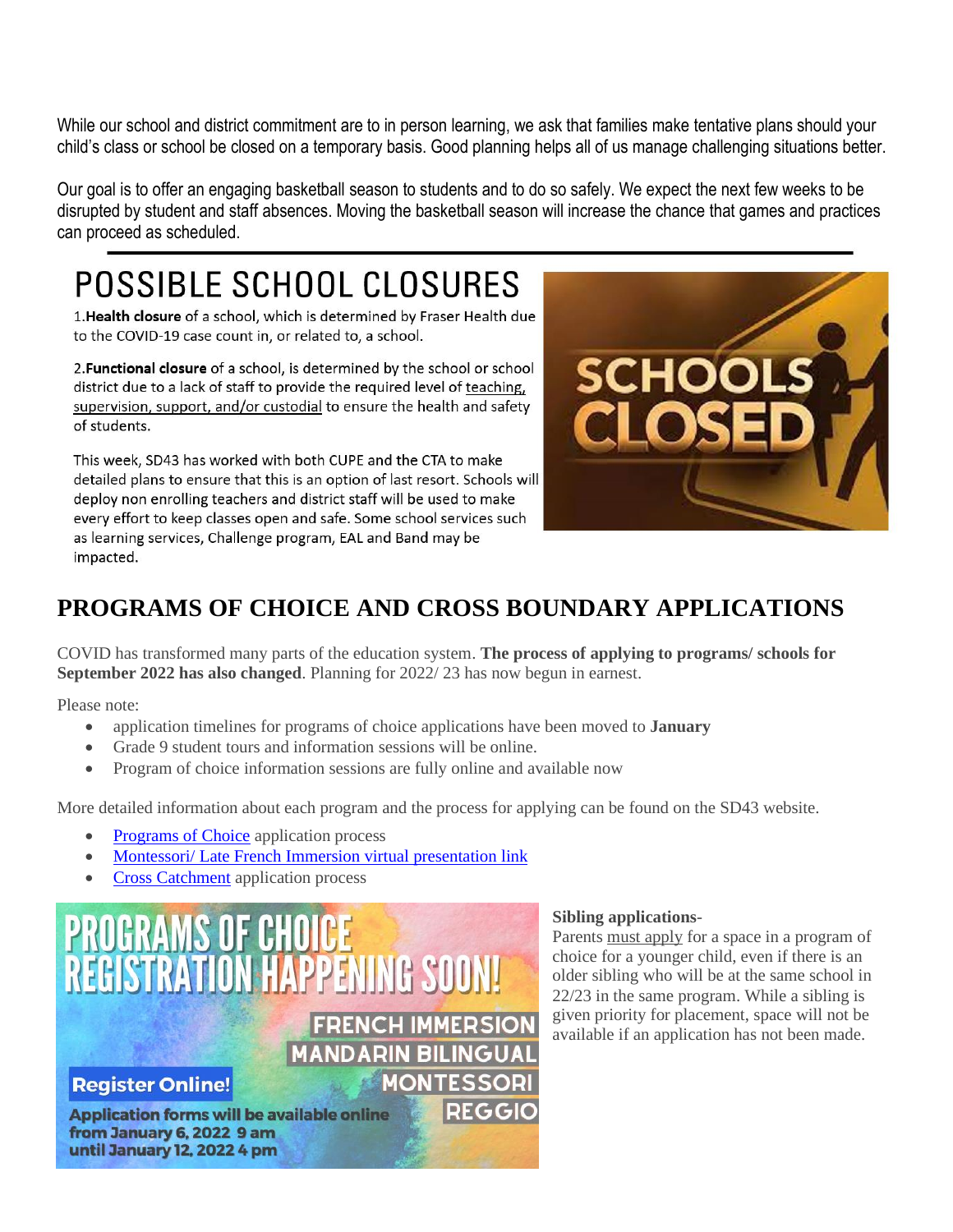| <b>January Monthly Calendar</b>                                                         |                                                                                                                       |                                                                          |                                                     |                                                                                                                                                              |
|-----------------------------------------------------------------------------------------|-----------------------------------------------------------------------------------------------------------------------|--------------------------------------------------------------------------|-----------------------------------------------------|--------------------------------------------------------------------------------------------------------------------------------------------------------------|
| <b>Monday</b>                                                                           | <b>Tuesday</b>                                                                                                        | Wednesday                                                                | <b>Thursday</b>                                     | <b>Friday</b>                                                                                                                                                |
|                                                                                         | 4<br>School staff return<br>to work                                                                                   | 5                                                                        | 6 Programs of<br>choice applications<br>open online | $\overline{7}$                                                                                                                                               |
| 10<br>Students return<br>Same schedule<br><b>Band Program</b><br>temp. postponed        | 11<br>Return signed<br>report card or send<br>email to the<br>teacher confirming<br>you have seen it.                 | 12<br>Programs of choice<br>applications open<br>online at<br>SD43.bc.ca | 13                                                  | 14<br><b>Black Shirt Day</b><br>(commemorates<br><b>Martin Luther</b><br>King's Birthday)<br><b>Student Gov</b><br>meeting 330pm<br><b>Teams</b>             |
| 17                                                                                      | 18<br>Jersey Day show<br>off your favourite<br>sports team or your<br>Monty team<br><b>Virtual PAC</b><br>meeting 7pm | 19                                                                       | 20                                                  | 21<br><b>Monty Spirit Wear</b><br><b>Student Gov</b><br>meeting 330pm<br>Teams                                                                               |
| 24<br><b>School Based</b><br><b>Professional</b><br><b>Dev Day-</b><br><b>No School</b> | 25                                                                                                                    | 26                                                                       | 27                                                  | 28<br><b>Monty Spirit Wear</b><br>Montgomery is open<br>and in session<br><b>Student Gov meeting</b><br>330pm Teams<br><b>Top 5 Competition</b><br>(Virtual) |

Please note that many schools have a pro d on January 28th, Montgomery will be in session. We have scheduled our school based pro d on a Monday to ensure that all staff are able to attend. This helps us implement the school goals and strategies that we learn in our pro d sessions.

*BLACK SHIRT DAY- Celebrated on Jan 14th at Montgomery.* 

*On January 15th, thousands of students, educators, and citizens across British Columbia and Canada will wear black shirts in recognition of the struggle for civil rights fought by Black and racialized Canadians.*

*Commemorating the birthday of Martin Luther King Jr., Black Shirt Day is both a day of education and remembrance, and an invitation to a necessary conversation about racial justice.*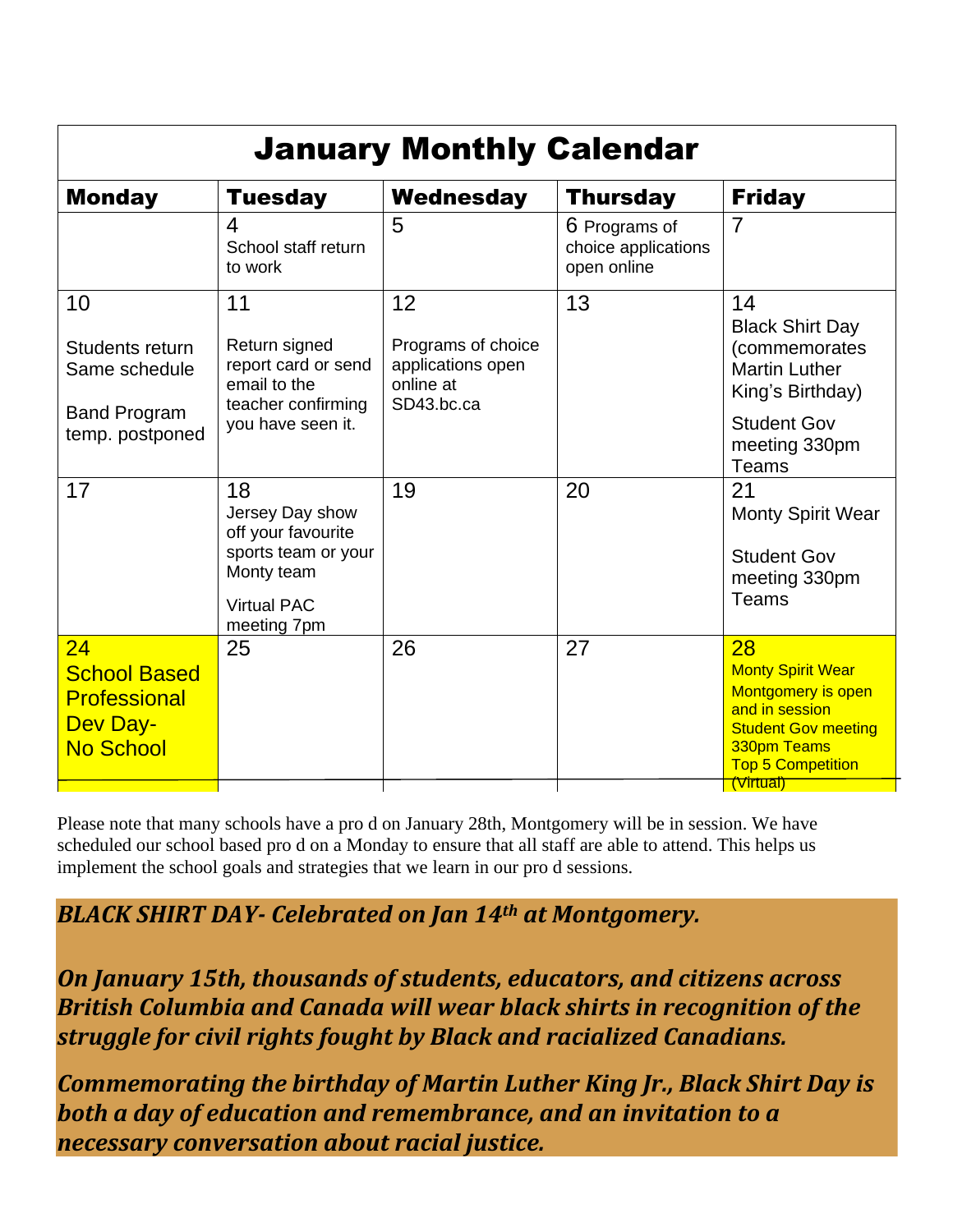### **SHARE FOOD BANK Donations…Thank you/ Merci**

We would like to extend a thank you to every family that was able to help us fundraise for the Share Food Bank for the Christmas/ Winter Break. With the help of the Blue Team and their organization and promotion of the "Giving Tree" we were able to support the Share Food Bank. We are leaving the donation open for the month of January to give families the chance to contribute if they are able.

Direct donations of money have the biggest impact as the food bank can stretch the money donated and access food at a reduced cost as well as purchase items that are most needed.

[Click here](https://sharesociety.ca/donate-to-share) to access the Share Food Bank Donation Page

### Providing Food to Those Who Are in Need

The SHARE Food Bank provides direct food support to supplement the diets of hundreds of individuals and families each week in the Tri-Cities. We believe people should have access to healthy and nutritious food where they live and in a dignified manner.

Eligibility for Food Bank assistance includes those working, receiving income assistance, pensions or employment insurance and MUST be residents of the Tri Cities, Anmore or Belcarra. Food hampers are distributed at three locations every Wednesday.

#### \_\_\_\_\_\_\_\_\_\_\_\_\_\_\_\_\_\_\_\_\_\_\_\_\_\_\_\_\_\_\_\_\_\_\_\_\_\_\_\_\_\_\_\_\_\_\_\_\_\_\_\_\_\_\_\_\_\_\_\_\_\_\_\_\_\_\_\_\_\_\_\_\_\_\_\_\_\_\_\_\_\_\_\_\_\_\_\_\_\_ **Monty Hoe Down**

One of the many unique Monty traditions, is our annual Hoe (Ho) Down on the final afternoon of school before Christmas Break. This yearly line dance event is a highlight for many students and staff. It is also the culminating event following the PE dance unit.

While the Hoe Down was different this year, we were able to bring each team together in the gym. By using the stage, bleachers, and the gym floor we were able to have fun and do so safely. Unfortunately, the emergence of another variant has changed in person events.

A huge thank you to the Red team for your over-the-top decorations and enthusiasm. Many students were recognized for their energetic dancing and awesome outfits. Yee Ha!

#### **Candy Grams for Flood Relief**



Prior to the break the Student Government organized Candy Grams for the entire school. Every student received a "gram" or positive note from another student along with a Candy Cane. Students could also buy extra "grams" to send to friends with the proceeds going to the Red Cross Flood Relief Campaign. We succeeded in raising over \$500 while also sending many positive feelings around the school. Well done everyone and a special thanks to the Student Government.





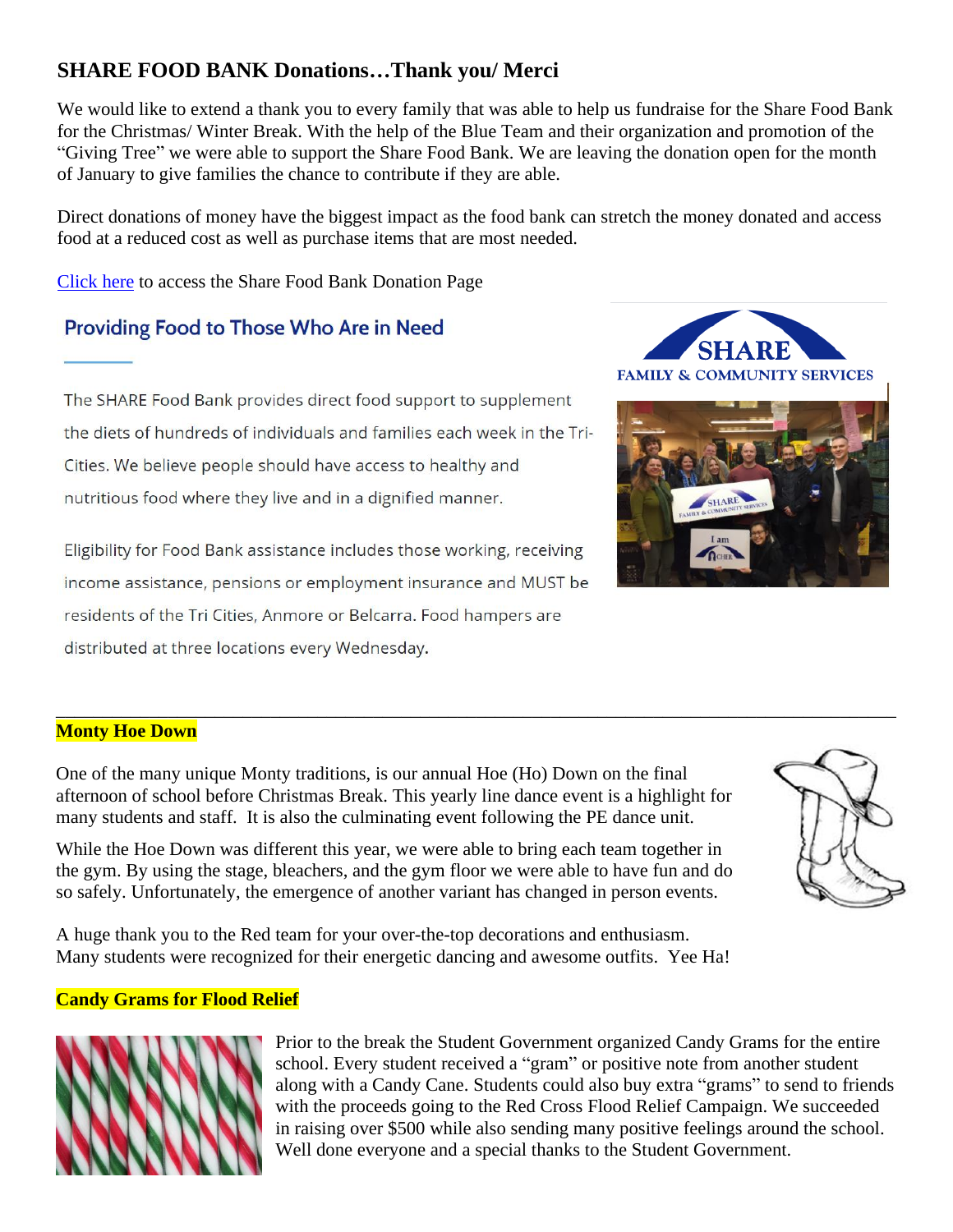### PAC News and Events

**Next Meeting: Tuesday, January 18th, 2022 - 7:00pm – online** email [montymiddlepac@protonmail.com](mailto:montymiddlepac@protonmail.com) for a link.

#### **Welcome to our 2021/22 PAC Executive:**

President: Danielle Nicholson Treasurer: Kim Cameron Secretary: Michelle Wong District PAC Rep: Sabine Sengmueller Members at Large: Manjit Herar, Christine Friend

Welcome to 2022! We hope you had a safe and fun Winter Break!

Every month our wonderful Principal Mrs. Husband puts together a slideshow of events that happened around the school in the last month. Join us and see what your kids have been up to! This month will be photos of the Hoe Down and other events.

Have empty pop, juice, or liquor bottles from your holidays? Drop them off at any Return-It location via Return-It Express. Enter in the school's phone number (604-939-7367), put the printed label on your bag of refundables, and the money will be credited to PAC!

Me & Ed's pizza night! Keep your eyes open for another pizza night in late February or early March. More details to follow in the next newsletter.

Thanks for your support. If you have any questions, please feel free to contact us at [montymiddlepac@protonmail.com](mailto:montymiddlepac@protonmail.com)

Danielle Nicholson and your PAC Executive

## DISTRICT NEWS

#### **Winter Weather and School Closures**

Schools are not usually closed because of snow or other weather conditions. All schools in the Coquitlam School District will remain open, if possible, during winter weather, including snowfall.

Our schools are in very different climate zones from one another and there may be the need for **some** schools to be closed within SD43 while others remain open. If there is a partial closure of schools within the school district, these individual schools will be named. Full or partial school closures do not happen often.



Extreme weather can also change the transit bussing. Bus schedules may have changes or cancellations due to the weather conditions. Parents looking for information on public bus schedules need to consult the Translink website: <http://www.translink.ca/>

Coquitlam School District school closures will be decided by 6:30 a.m. or earlier and will be announced on: 1. School District 43 website **[www.sd43.bc.ca](http://www.sd43.bc.ca/)** and school website

2. Radio

| CKNW | 980am radio  |
|------|--------------|
| CKWX | 1130am radio |
| CBC  | 690am radio  |

## **Please do not call the school.**